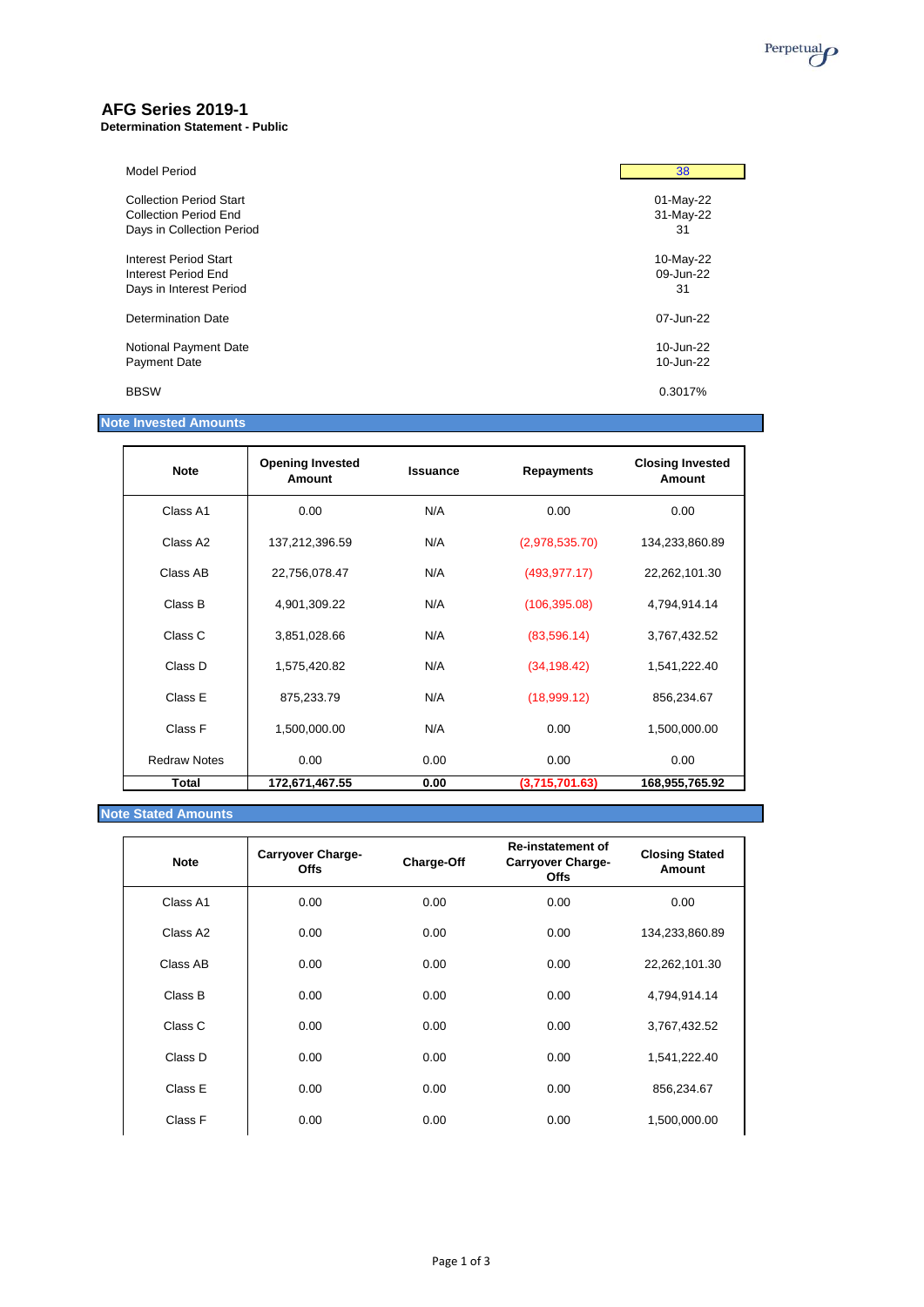

| <b>Redraw Notes</b> | 0.00 | 0.00 | 0.00 | 0.00           |
|---------------------|------|------|------|----------------|
| Total               | 0.00 | 0.00 | 0.00 | 168,955,765.92 |

### **Interest Payments**

| <b>Note</b>         | <b>Coupon Rate</b> | <b>Current Period</b><br><b>Interest</b> | <b>Interest Paid</b> | <b>Unpaid Interest</b> |
|---------------------|--------------------|------------------------------------------|----------------------|------------------------|
| Class A1            | 1.1317%            | 0.00                                     | 0.00                 | 0.00                   |
| Class A2            | 1.5817%            | 184,325.87                               | 184,325.87           | 0.00                   |
| Class AB            | 2.4517%            | 47,384.20                                | 47,384.20            | 0.00                   |
| Class B             | 2.8017%            | 11,662.79                                | 11,662.79            | 0.00                   |
| Class C             | 3.4017%            | 11,126.06                                | 11,126.06            | 0.00                   |
| Class D             | 4.3017%            | 5,755.80                                 | 5,755.80             | 0.00                   |
| Class E             | <b>NR</b>          | <b>NR</b>                                | <b>NR</b>            | <b>NR</b>              |
| Class F             | NR.                | NR.                                      | N <sub>R</sub>       | N <sub>R</sub>         |
| <b>Redraw Notes</b> | 0.3017%            | 0.00                                     | 0.00                 | 0.00                   |

### **Subordination / Factors**

| <b>Note</b>         | Original<br><b>Subordination</b> | <b>Current</b><br><b>Subordination</b> | <b>Bond Factor</b> | <b>Opening Pool Factor</b> |
|---------------------|----------------------------------|----------------------------------------|--------------------|----------------------------|
| Class A1            | 10.0000%                         | 20.5509%                               | 0.0000%            | 34.5343%                   |
| Class A2            | 10.0000%                         | 20.5509%                               | 37.8124%           | 34.5343%                   |
| Class AB            | 3.5000%                          | 7.3746%                                | 68.4988%           | 34.5343%                   |
| Class B             | 2.1000%                          | 4.5366%                                | 68.4988%           | 34.5343%                   |
| Class C             | 1.0000%                          | 2.3068%                                | 68.4988%           | 34.5343%                   |
| Class D             | 0.5500%                          | 1.3946%                                | 68.4988%           | 34.5343%                   |
| Class E             | 0.3000%                          | 0.8878%                                | 68.4988%           | 34.5343%                   |
| Class F             | N/A                              | N/A                                    | N/A                | N/A                        |
| <b>Redraw Notes</b> | N/A                              | N/A                                    | N/A                | N/A                        |

# **Prepayment Summary**

| <b>Repayments</b>                                                                              | 7.913.437.21                               |
|------------------------------------------------------------------------------------------------|--------------------------------------------|
| <b>Partial Prepayments</b><br><b>Full Prepayments</b><br><b>Scheduled Principal Repayments</b> | 3,219,354.60<br>4,058,503.34<br>635.579.27 |
| <b>Total Principal Repaid</b>                                                                  | 7,913,437.21                               |
| Less Redraws                                                                                   | (4, 197, 735.58)                           |
| <b>Principal Available For Distribution</b>                                                    | 3,715,701.63                               |
| Single Monthly Mortality Rate (SMM)<br><b>Constant Prepayment Rate (CPR)</b>                   | 1.7904%<br>19.4904%                        |